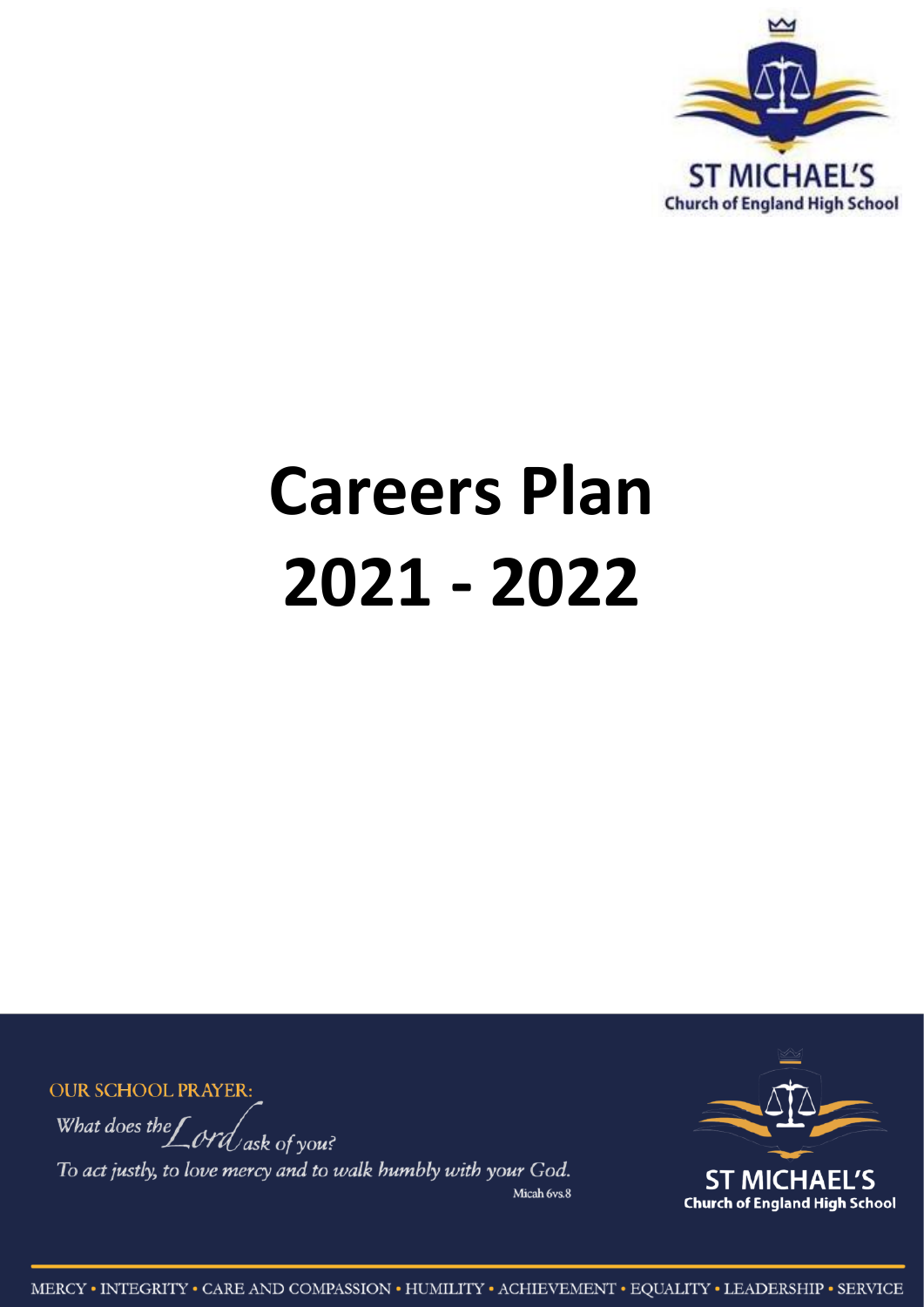The careers education programme is built into the curriculum to ensure that all of the students at St Michael's have access to the best careers support and advice. The plan is linked to Gatsby Benchmarks, Local Enterprise Partnerships and the CDI framework to ensure it is high quality.

Our careers education programme is delivered through our PSHE and RSE programmes and assemblies, which include aspects of careers, enterprise and employability. In addition, we run activities during national awareness days and themed weeks, including national careers and apprenticeships week.

#### **Learner analysis**

The delivery, appropriate resources and support given to enable learning considers the following:

- age and ability
- builds upon prior learning
- SEN
- learning styles and learning environments

#### **Validation and Evaluation of our CEIAG programme**

Our careers programme is evaluated, analysed and reviewed using a variety of methods:

- one to one careers guidance interviews
- group discussions (form time and student steering group)
- staff and student feedback and questionnaires
- provider feedback
- parent questionnaires
- Year 11 intended destination questionnaire and review
- annual CEIAG report
- destination figures

The data provides us with information to prove the quality and effectiveness of our provision and identify any improvements which need to be made.

#### **Gatsby Benchmarks**

- 1. A stable careers programme
- 2. Learning from career and labour market information
- 3. Addressing the needs of each pupil
- 4. Linking curriculum learning to careers
- 5. Encounters with employers and employees
- 6. Experiences of workplaces
- 7. Encounters with further and higher education
- 8. Personal guidance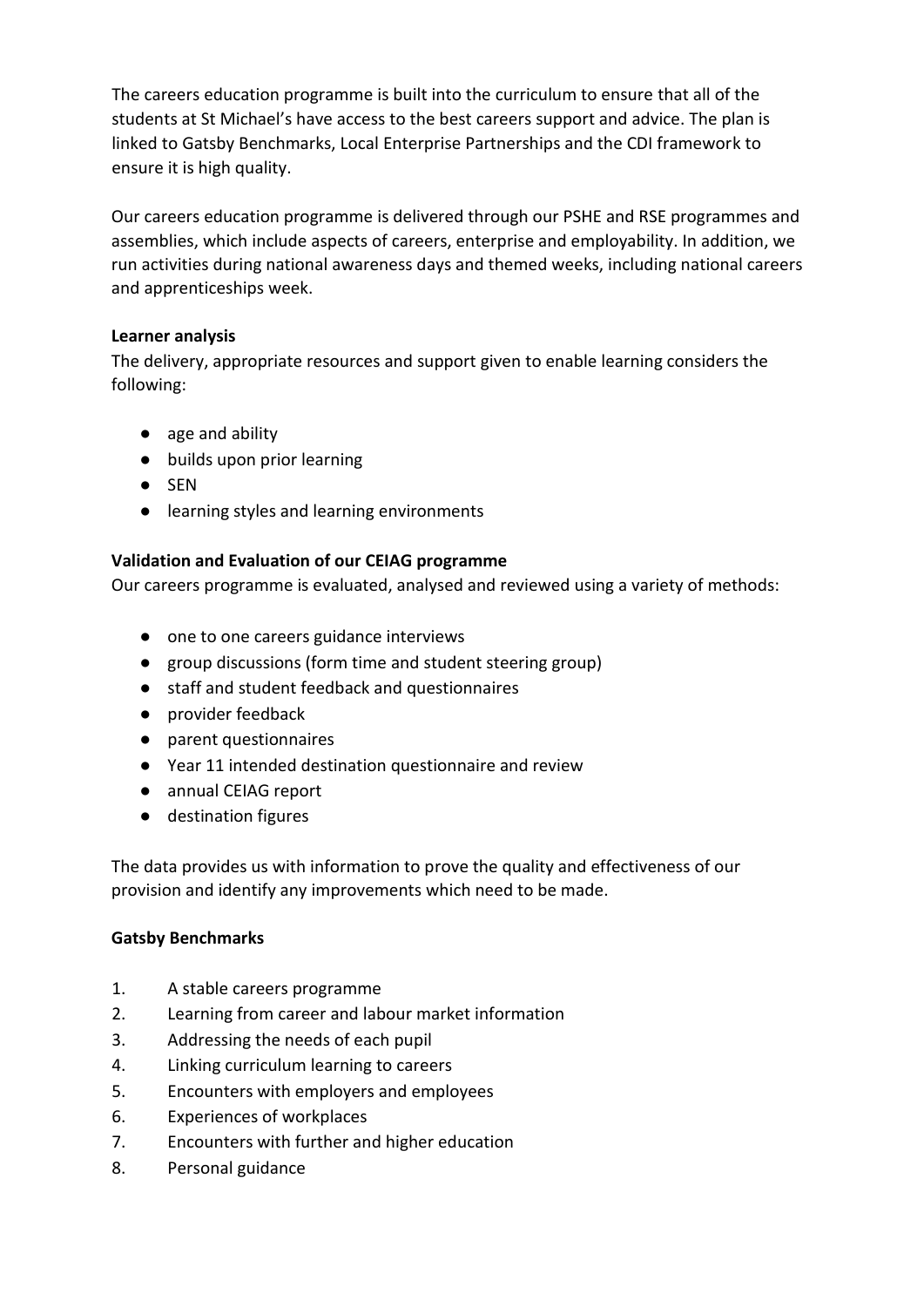## **Year 7 Careers Plan**

| Theme/Event                             | Aim                                                                                                                                                                                                                                   |
|-----------------------------------------|---------------------------------------------------------------------------------------------------------------------------------------------------------------------------------------------------------------------------------------|
| <b>National Careers Week 2021-2022</b>  | Career ready 'Starting your career planning' Students explore the top 5 sectors who currently employ the most people in<br>England. Students have follow on activities during Form Time using the resources on National Careers Week. |
| <b>Voluntary Careers Advisor/Mentor</b> | Small group work sessions to look at topics including decision making, goal making, barriers to engage and succeed such as<br>self-esteem and confidence                                                                              |

#### **Year 8 Careers Plan**

| Theme/Event                              | Aim                                                                                              |
|------------------------------------------|--------------------------------------------------------------------------------------------------|
| <b>Careers Self-Awareness</b>            | Students' awareness of careers linking to extracurricular and personal development opportunities |
| <b>National Careers Week 2021 - 2022</b> | Activities further completed with Form Tutors using resources from National Careers Week         |

## **Year 9 Careers Plan**

| Event                                    | Aim                                                                                                                                                                                         |
|------------------------------------------|---------------------------------------------------------------------------------------------------------------------------------------------------------------------------------------------|
| <b>GSCE Options</b>                      | This is externally delivered by colleges to look at supporting students choose GCSE options                                                                                                 |
|                                          | SEN/LAC/PP students: students requiring more advice and guidance are given a one to one meeting with the careers advisor<br>and SENCO to look at choosing options.                          |
|                                          | All other Year 9 students and their parents: following GCSE options evening, all parents have the opportunity of referring for<br>a one to one guidance interview with the careers advisor. |
| <b>National Careers Week 2021 - 2022</b> | Activities further completed with Form Tutors using resources from National Careers Week                                                                                                    |